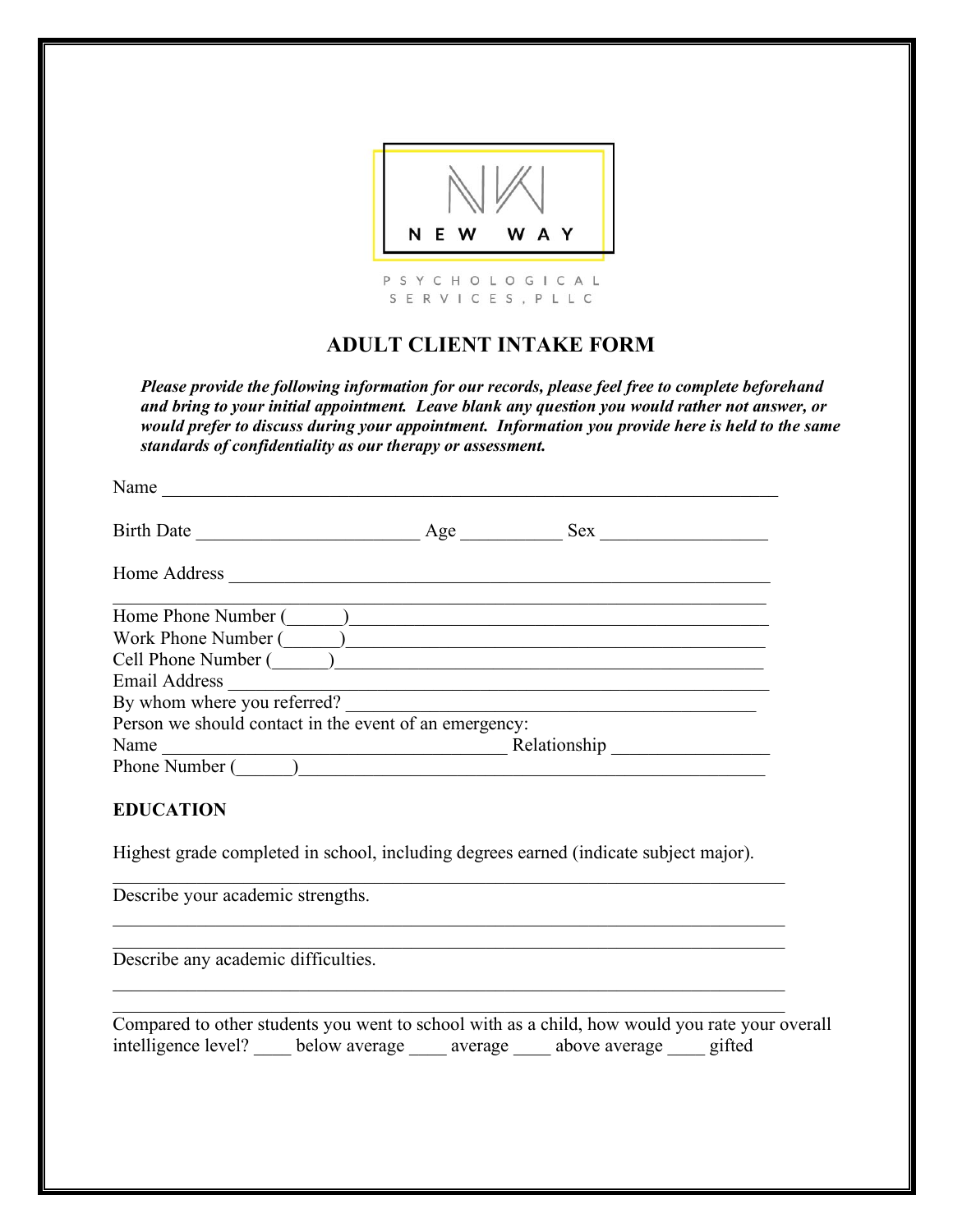#### **TREATMENT HISTORY**

Are you currently receiving psychiatric services, professional counseling or psychotherapy elsewhere? ( ) yes ( ) no Have you had previous psychotherapy?  $($ ) no  $($ ) yes, with (previous therapist's name) Are you currently taking prescribed psychiatric medication (antidepressants or others)?  $($ ) yes  $($ ) no If yes, please list: \_\_\_\_\_\_\_\_\_\_\_\_\_\_\_\_\_\_\_\_\_\_\_\_\_\_\_\_\_\_\_\_\_\_\_\_\_\_\_\_\_\_\_\_\_\_\_\_\_\_\_\_\_\_

Prescribed by: Past Psychiatric Medications: Medication? Dose Response? Why stopped?

#### **HEALTH AND SOCIAL INFORMATION**

Do you currently have a primary physician? ( ) yes ( ) no

If yes, who is it?

Are you currently seeing more than one medical health specialist? () yes () no

 $\mathcal{L}_\text{max} = \mathcal{L}_\text{max} = \mathcal{L}_\text{max} = \mathcal{L}_\text{max} = \mathcal{L}_\text{max} = \mathcal{L}_\text{max} = \mathcal{L}_\text{max} = \mathcal{L}_\text{max} = \mathcal{L}_\text{max} = \mathcal{L}_\text{max} = \mathcal{L}_\text{max} = \mathcal{L}_\text{max} = \mathcal{L}_\text{max} = \mathcal{L}_\text{max} = \mathcal{L}_\text{max} = \mathcal{L}_\text{max} = \mathcal{L}_\text{max} = \mathcal{L}_\text{max} = \mathcal{$  $\mathcal{L}_\text{max}$  , and the contribution of the contribution of the contribution of the contribution of the contribution of the contribution of the contribution of the contribution of the contribution of the contribution of t  $\mathcal{L}_\text{max}$  , and the contribution of the contribution of the contribution of the contribution of the contribution of the contribution of the contribution of the contribution of the contribution of the contribution of t

If yes, please list: \_\_\_\_\_\_\_\_\_\_\_\_\_\_\_\_\_\_\_\_\_\_\_\_\_\_\_\_\_\_\_\_\_\_\_\_\_\_\_\_\_\_\_\_\_\_\_\_\_\_\_\_\_\_

When was your last physical?

Please list any persistent physical symptoms or health concerns (e.g. chronic pain, headaches, hypertension, diabetes, etc.:

 $\mathcal{L}_\text{max}$  , and the contribution of the contribution of the contribution of the contribution of the contribution of the contribution of the contribution of the contribution of the contribution of the contribution of t Are you currently on medication to manage a physical health concern? If yes, please list:

 $\mathcal{L}_\mathcal{L} = \{ \mathcal{L}_\mathcal{L} = \{ \mathcal{L}_\mathcal{L} = \{ \mathcal{L}_\mathcal{L} = \{ \mathcal{L}_\mathcal{L} = \{ \mathcal{L}_\mathcal{L} = \{ \mathcal{L}_\mathcal{L} = \{ \mathcal{L}_\mathcal{L} = \{ \mathcal{L}_\mathcal{L} = \{ \mathcal{L}_\mathcal{L} = \{ \mathcal{L}_\mathcal{L} = \{ \mathcal{L}_\mathcal{L} = \{ \mathcal{L}_\mathcal{L} = \{ \mathcal{L}_\mathcal{L} = \{ \mathcal{L}_\mathcal{$  $\mathcal{L}_\mathcal{L} = \{ \mathcal{L}_\mathcal{L} = \{ \mathcal{L}_\mathcal{L} = \{ \mathcal{L}_\mathcal{L} = \{ \mathcal{L}_\mathcal{L} = \{ \mathcal{L}_\mathcal{L} = \{ \mathcal{L}_\mathcal{L} = \{ \mathcal{L}_\mathcal{L} = \{ \mathcal{L}_\mathcal{L} = \{ \mathcal{L}_\mathcal{L} = \{ \mathcal{L}_\mathcal{L} = \{ \mathcal{L}_\mathcal{L} = \{ \mathcal{L}_\mathcal{L} = \{ \mathcal{L}_\mathcal{L} = \{ \mathcal{L}_\mathcal{$ 

Are you having any problems with your sleep habits? () yes () no

If yes, check where applicable:

- ( ) Sleeping too little ( ) Sleeping too much ( ) Poor quality sleep
- ( ) Disturbing dreams ( ) other \_\_\_\_\_\_\_\_\_\_\_\_\_\_\_\_\_\_\_\_\_\_\_\_\_\_\_\_\_\_\_

How many times per week do you exercise?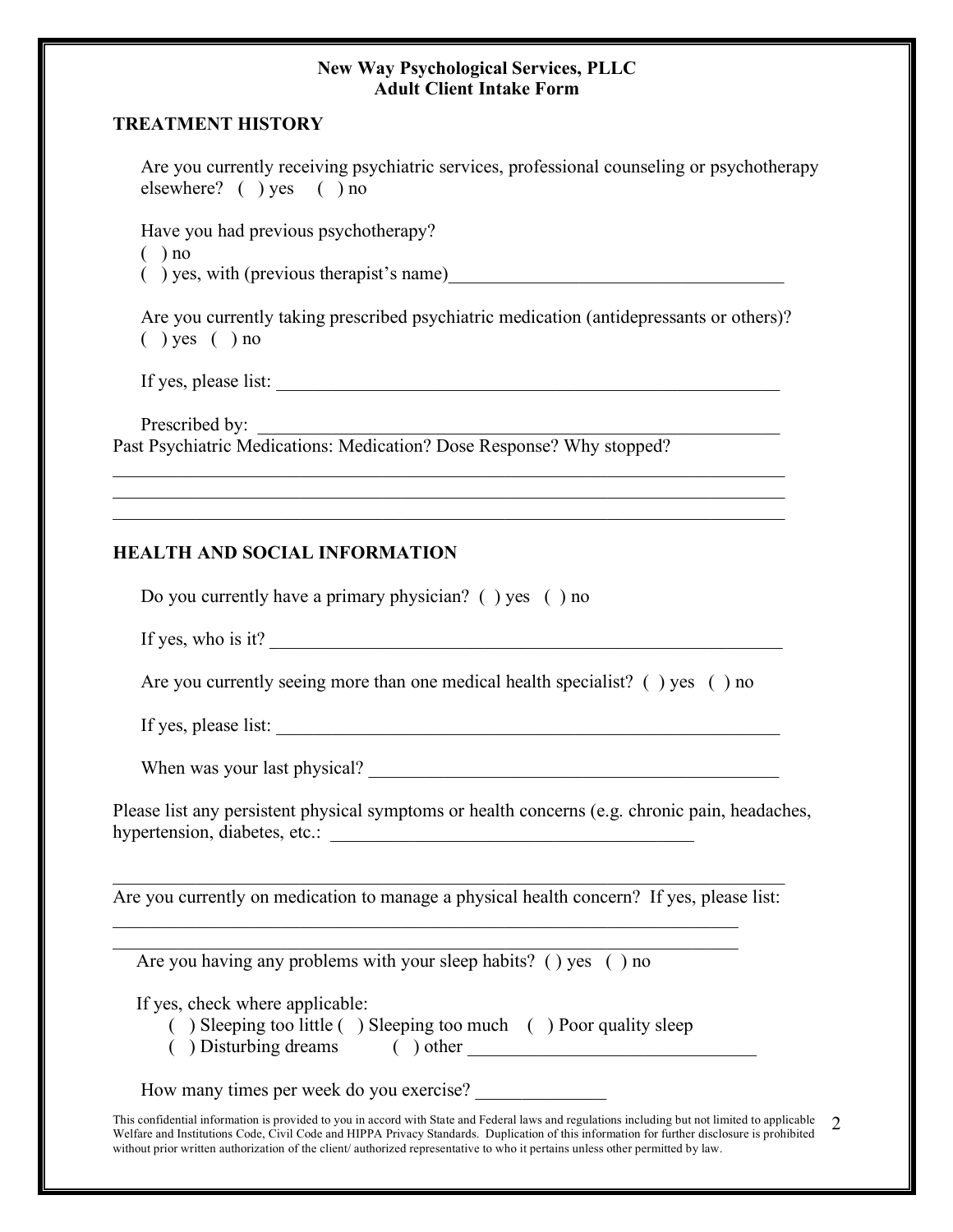| Approximately how long each time?                                                                                                                                                       |  |  |  |                                                  |
|-----------------------------------------------------------------------------------------------------------------------------------------------------------------------------------------|--|--|--|--------------------------------------------------|
| Are you having any difficulty with appetite or eating habits? $( )$ no $( )$ yes                                                                                                        |  |  |  |                                                  |
| If yes, check where applicable: () Eating less () Eating more () Bingeing<br>( ) Restricting<br>Have you experienced significant weight change in the last 2 months? $($ ) no $($ ) yes |  |  |  |                                                  |
|                                                                                                                                                                                         |  |  |  | Do you regularly use alcohol? $( )$ no $( )$ yes |
| In a typical month, how often do you have 4 or more drinks in a 24 hour period?                                                                                                         |  |  |  |                                                  |
| How often do you engage recreational drug use? ( $\cdot$ ) daily ( $\cdot$ ) weekly ( $\cdot$ ) monthly<br>$( )$ rarely $( )$ never                                                     |  |  |  |                                                  |
| Do you smoke cigarettes or use other tobacco products? () yes () no                                                                                                                     |  |  |  |                                                  |
| Have you had suicidal thoughts recently?<br>() frequently () sometimes () rarely () never                                                                                               |  |  |  |                                                  |
| Have you had them in the past?<br>() frequently () sometimes () rarely () never                                                                                                         |  |  |  |                                                  |
| <b>MARITAL STATUS</b>                                                                                                                                                                   |  |  |  |                                                  |
| Single Engaged Married Re-married Separated Divorced<br>Widowed Spouse's age                                                                                                            |  |  |  |                                                  |
|                                                                                                                                                                                         |  |  |  |                                                  |
|                                                                                                                                                                                         |  |  |  |                                                  |
|                                                                                                                                                                                         |  |  |  |                                                  |
| Describe areas of concern or incompatibility in the relationship                                                                                                                        |  |  |  |                                                  |
| Give details of any previous marriages (length, children) ______________________                                                                                                        |  |  |  |                                                  |
|                                                                                                                                                                                         |  |  |  |                                                  |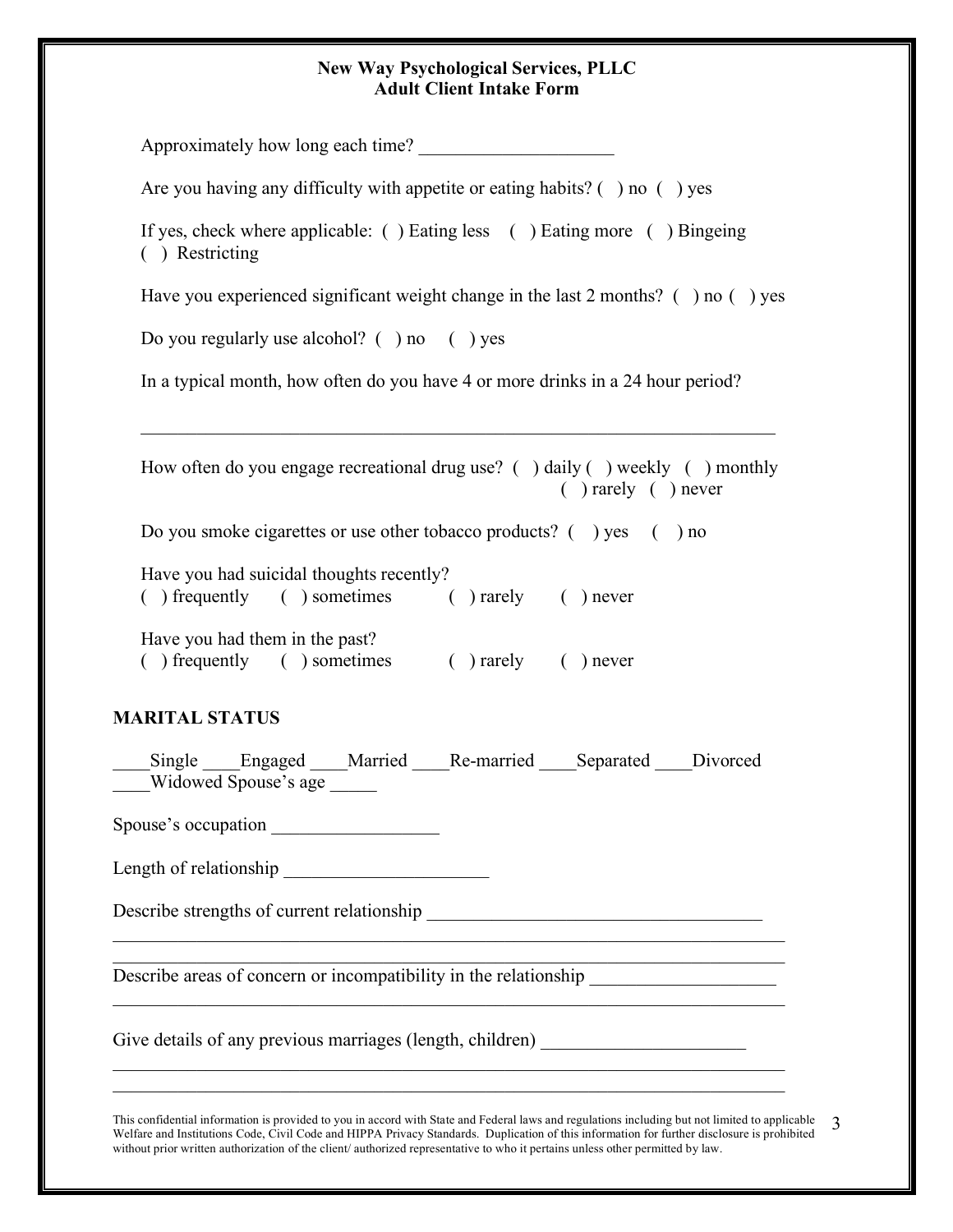In the last year, have you experienced any significant life changes or stressors? If yes, please explain: \_\_\_\_\_\_\_\_\_\_\_\_\_\_\_\_\_\_\_\_\_\_\_\_\_\_\_\_\_\_\_\_\_\_\_\_\_\_\_\_\_\_\_\_\_\_\_\_\_\_\_\_\_\_\_\_

Have you ever experienced any of the following?

| Extreme depressed mood                | Yes / No                  |
|---------------------------------------|---------------------------|
| Dramatic mood swings                  | Yes / No                  |
|                                       |                           |
| Rapid speech                          | Yes / No                  |
| Extreme anxiety                       | Yes / No                  |
| Panic attacks                         | Yes / No                  |
| Phobias                               | Yes / No                  |
| Sleep disturbances                    | Yes / No                  |
| Hallucinations                        | Yes / No                  |
| Unexplained losses of time            | Yes / No                  |
| Unexplained memory lapses             | Yes / No                  |
| Alcohol/substance abuse               | Yes / No                  |
| Frequent body complaints              | Yes / No                  |
| Eating disorder                       | Yes / No                  |
| Body image problems                   | Yes / No                  |
| Repetitive thoughts (e.g. obsessions) | Yes / No                  |
| Repetitive behaviors (e.g. frequent   | Yes / No                  |
| checking, hand washing                |                           |
| Homicidal thoughts                    | Yes / No                  |
| Suicidal attempts                     | Yes / No<br>If yes, when? |

# **OCCUPATIONAL INFORMATION**

Are you currently employed?  $( )$  no  $( )$  yes

If yes, who is your currently employer/position? \_\_\_\_\_\_\_\_\_\_\_\_\_\_\_\_\_\_\_\_\_\_\_\_\_\_\_\_\_\_\_

If yes, are you happy with your current position? \_\_\_\_\_\_\_\_\_\_\_\_\_\_\_\_\_\_\_\_\_\_\_\_\_\_\_\_\_\_

Please list any work-related stressors, if any \_\_\_\_\_\_\_\_\_\_\_\_\_\_\_\_\_\_\_\_\_\_\_\_\_\_\_\_\_\_\_\_\_\_

 $\mathcal{L}_\text{max}$  and  $\mathcal{L}_\text{max}$  and  $\mathcal{L}_\text{max}$  and  $\mathcal{L}_\text{max}$  and  $\mathcal{L}_\text{max}$  and  $\mathcal{L}_\text{max}$ 

 $\mathcal{L}_\text{max}$  and  $\mathcal{L}_\text{max}$  and  $\mathcal{L}_\text{max}$  and  $\mathcal{L}_\text{max}$  and  $\mathcal{L}_\text{max}$  and  $\mathcal{L}_\text{max}$ 

 $\mathcal{L}_\text{max}$  , and the contribution of the contribution of the contribution of the contribution of the contribution of the contribution of the contribution of the contribution of the contribution of the contribution of t  $\mathcal{L}_\text{max}$  , and the contribution of the contribution of the contribution of the contribution of the contribution of the contribution of the contribution of the contribution of the contribution of the contribution of t  $\mathcal{L}_\text{max} = \mathcal{L}_\text{max} = \mathcal{L}_\text{max} = \mathcal{L}_\text{max} = \mathcal{L}_\text{max} = \mathcal{L}_\text{max} = \mathcal{L}_\text{max} = \mathcal{L}_\text{max} = \mathcal{L}_\text{max} = \mathcal{L}_\text{max} = \mathcal{L}_\text{max} = \mathcal{L}_\text{max} = \mathcal{L}_\text{max} = \mathcal{L}_\text{max} = \mathcal{L}_\text{max} = \mathcal{L}_\text{max} = \mathcal{L}_\text{max} = \mathcal{L}_\text{max} = \mathcal{$ 

**INTERESTS** -- Describe your present interests or hobbies.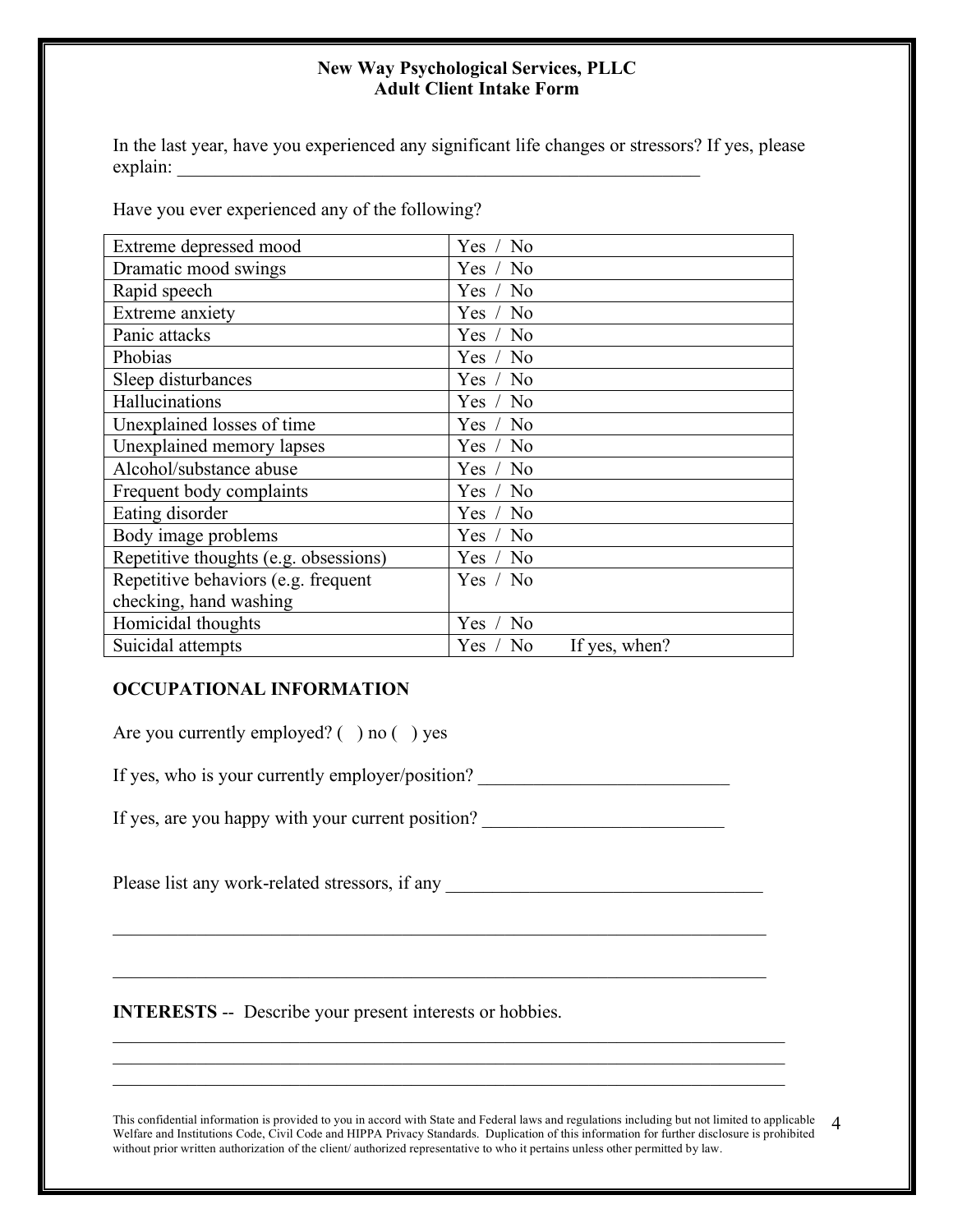# **RELIGIOUS/SPIRITUAL INFORMATION**

Do you consider yourself to be religious? ( ) no ( ) yes

If yes, what is your faith?

If no, do you consider yourself to be spiritual?  $( )$  no  $( )$  yes

# **FAMILY MENTAL HEALTH HISTORY**

Has anyone in your family (either immediate family members or relatives) experienced difficulties with the following? (circle any that apply and list family member, e.g. sibling parent, uncle, etc.)

| <b>Difficulty</b>       | Yes / No   | <b>Family member</b> |
|-------------------------|------------|----------------------|
| Depression              | Yes $/$ No |                      |
| Bipolar disorder        | Yes / No   |                      |
| Anxiety disorder        | Yes / No   |                      |
| Panic attacks           | Yes / No   |                      |
| Schizophrenia           | Yes / No   |                      |
| Alcohol/substance abuse | Yes / No   |                      |
| Eating disorders        | Yes / No   |                      |
| Learning disabilities   | Yes / No   |                      |
| Trauma history          | Yes / No   |                      |
| Suicide attempts        | Yes / No   |                      |
| Chronic illness         | Yes / No   |                      |
|                         |            |                      |
|                         |            |                      |
|                         |            |                      |

#### **OTHER INFORMATION**

What do you consider to be your strengths?

 $\mathcal{L}_\text{max}$  , and the contribution of the contribution of the contribution of the contribution of the contribution of the contribution of the contribution of the contribution of the contribution of the contribution of t

 $\mathcal{L}_\text{max}$  , and the contribution of the contribution of the contribution of the contribution of the contribution of the contribution of the contribution of the contribution of the contribution of the contribution of t

 $\mathcal{L}_\mathcal{L} = \mathcal{L}_\mathcal{L} = \mathcal{L}_\mathcal{L} = \mathcal{L}_\mathcal{L} = \mathcal{L}_\mathcal{L} = \mathcal{L}_\mathcal{L} = \mathcal{L}_\mathcal{L} = \mathcal{L}_\mathcal{L} = \mathcal{L}_\mathcal{L} = \mathcal{L}_\mathcal{L} = \mathcal{L}_\mathcal{L} = \mathcal{L}_\mathcal{L} = \mathcal{L}_\mathcal{L} = \mathcal{L}_\mathcal{L} = \mathcal{L}_\mathcal{L} = \mathcal{L}_\mathcal{L} = \mathcal{L}_\mathcal{L}$ 

What do you like most about yourself? \_\_\_\_\_\_\_\_\_\_\_\_\_\_\_\_\_\_\_\_\_\_\_\_\_\_\_\_\_\_\_\_\_\_\_\_\_\_\_

What are effective coping strategies that you have learned?